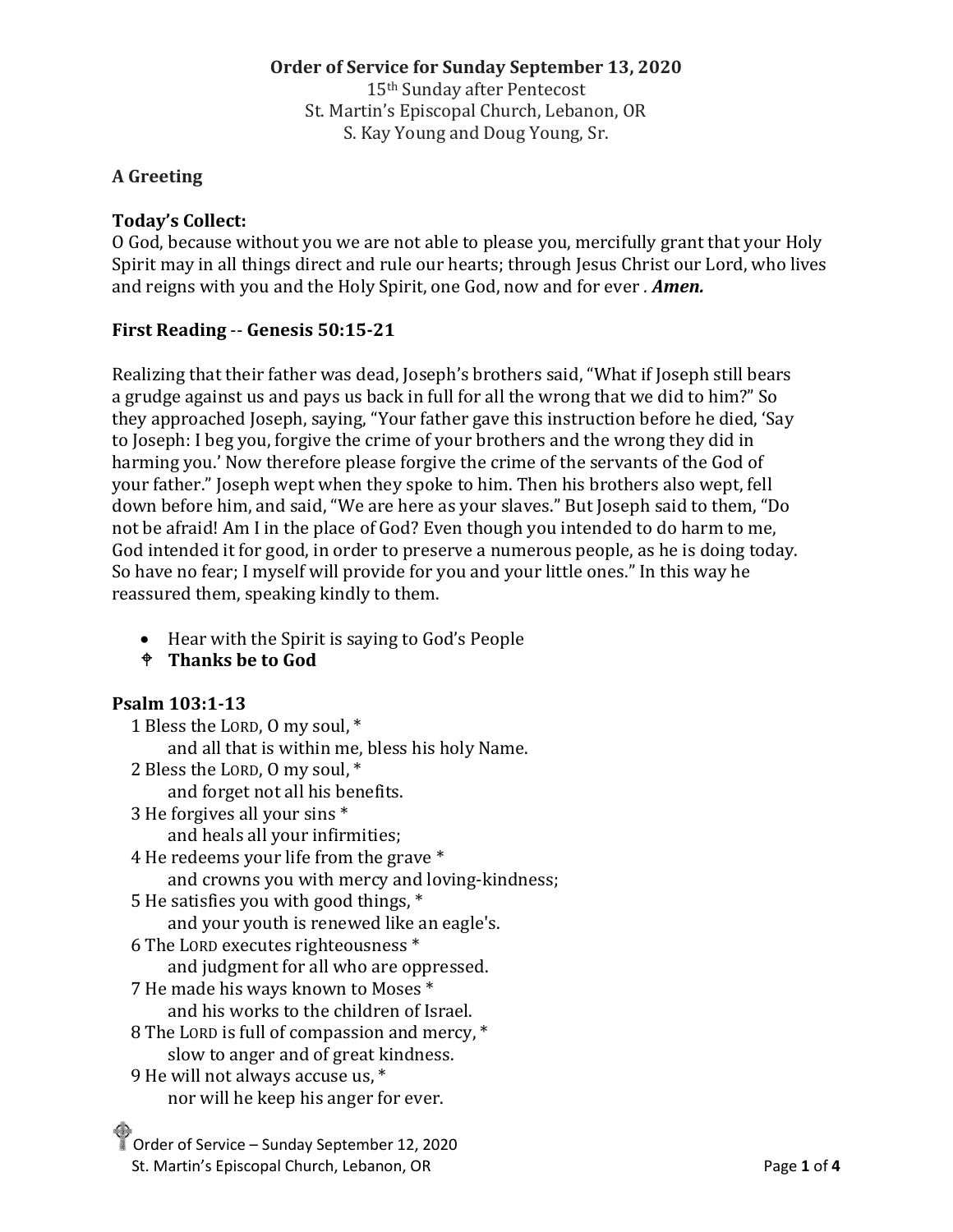- 10 He has not dealt with us according to our sins, \* nor rewarded us according to our wickedness.
- 11 For as the heavens are high above the earth,  $*$ so is his mercy great upon those who fear him.
- 12 As far as the east is from the west,  $*$ so far has he removed our sins from us.
- 13 As a father cares for his children, \* so does the LORD care for those who fear him.

# **Second Lesson – Romans 14:1-12**

Welcome those who are weak in faith, but not for the purpose of quarreling over opinions. Some believe in eating anything, while the weak eat only vegetables. Those who eat must not despise those who abstain, and those who abstain must not pass judgment on those who eat; for God has welcomed them. Who are you to pass judgment on servants of another? It is before their own lord that they stand or fall. And they will be upheld, for the Lord is able to make them stand.

Some judge one day to be better than another, while others judge all days to be alike. Let all be fully convinced in their own minds. Those who observe the day, observe it in honor of the Lord. Also, those who eat, eat in honor of the Lord, since they give thanks to God; while those who abstain, abstain in honor of the Lord and give thanks to God. We do not live to ourselves, and we do not die to ourselves. If we live, we live to the Lord, and if we die, we die to the Lord; so then, whether we live or whether we die, we are the Lord's. For to this end Christ died and lived again, so that he might be Lord of both the dead and the living.

Why do you pass judgment on your brother or sister? Or you, why do you despise your brother or sister? For we will all stand before the judgment seat of God. For it is written, "As I live, says the Lord, every knee shall bow to me, and every tongue shall give praise to God. "So then, each of us will be accountable to God.

- Hear with the Spirit is saying to God's People
- **Thanks be to God**

# **A Reading from the Gospel of Matthew 18:21-35**

Peter came and said to Jesus, "Lord, if another member of the church sins against me, how often should I forgive? As many as seven times?" Jesus said to him, "Not seven times, but I tell you, seventy-seven times.

"For this reason, the kingdom of heaven may be compared to a king who wished to settle accounts with his slaves. When he began the reckoning, one who owed him ten thousand talents was brought to him; and, as he could not pay, his lord ordered him to be sold, together with his wife and children and all his possessions, and payment to be made. So the slave fell on his knees before him, saying, 'Have patience with me, and I will pay you everything.' And out of pity for him, the lord of that slave released him and forgave him the debt. But that same slave, as he went out, came upon one of his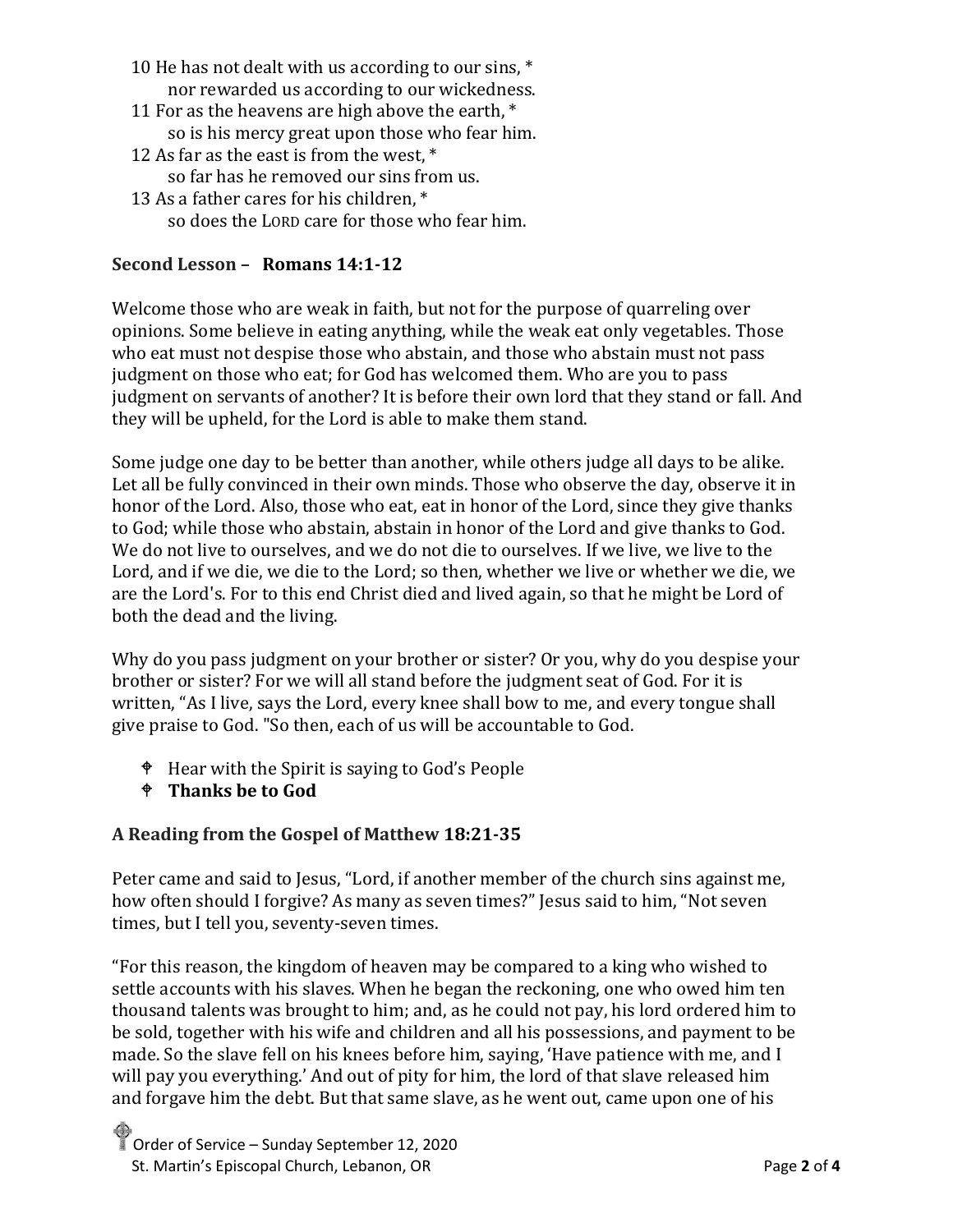fellow slaves who owed him a hundred denarii; and seizing him by the throat, he said, 'Pay what you owe.' Then his fellow slave fell down and pleaded with him, 'Have patience with me, and I will pay you.' But he refused; then he went and threw him into prison until he would pay the debt. When his fellow slaves saw what had happened, they were greatly distressed, and they went and reported to their lord all that had taken place. Then his lord summoned him and said to him, 'You wicked slave! I forgave you all that debt because you pleaded with me. Should you not have had mercy on your fellow slave, as I had mercy on you?' And in anger his lord handed him over to be tortured until he would pay his entire debt. So my heavenly Father will also do to every one of you, if you do not forgive your brother or sister from your heart."

<sup> $\bullet$ </sup> This is the Gospel of the Lord

 $\bullet$  Thanks be to God

**Sermon** - "title" - S. Kay Young

### **Prayers and Litanies**

### A LITANY FOR TIMES OF FIRE

O Lord, when we cry out in fear and desperation.

#### Raise us up from the ashes and hear us.

When fire swallows up our hopes and dreams,

#### Raise us up from the ashes and help us.

When our lives and livelihoods are consumed by flame.

#### Raise us up from the ashes and save us.

When smoke clouds our hope and shrouds our joy,

#### Raise us up from the ashes and give us peace.

In Christ, life springs forth from the dust and ashes.

in Christ, our lives will be raised from the ashes. In Christ, all things will be made new

O Lord, when fires rage and consume the land,

#### Stir up in us the fire of your love.

When homes are reduced to embers and ashes.

#### Stir up in us the fire of your love.

When families are displaced and tomorrow is uncertain.

#### Stir up in us the fire of your love.

Calm the anxiety that turns us in on ourselves.

#### For in you, O Lord, is new life.

Grant us faith to trust that even the dust will live by your breath.

#### For in you, O Lord, is new life.

Extend our lives in service that we might fan the flames of hope.

For in you, O Lord, is new life. Thanks be to God. Amen.

Order of Service – Sunday September 12, 2020 St. Martin's Episcopal Church, Lebanon, OR